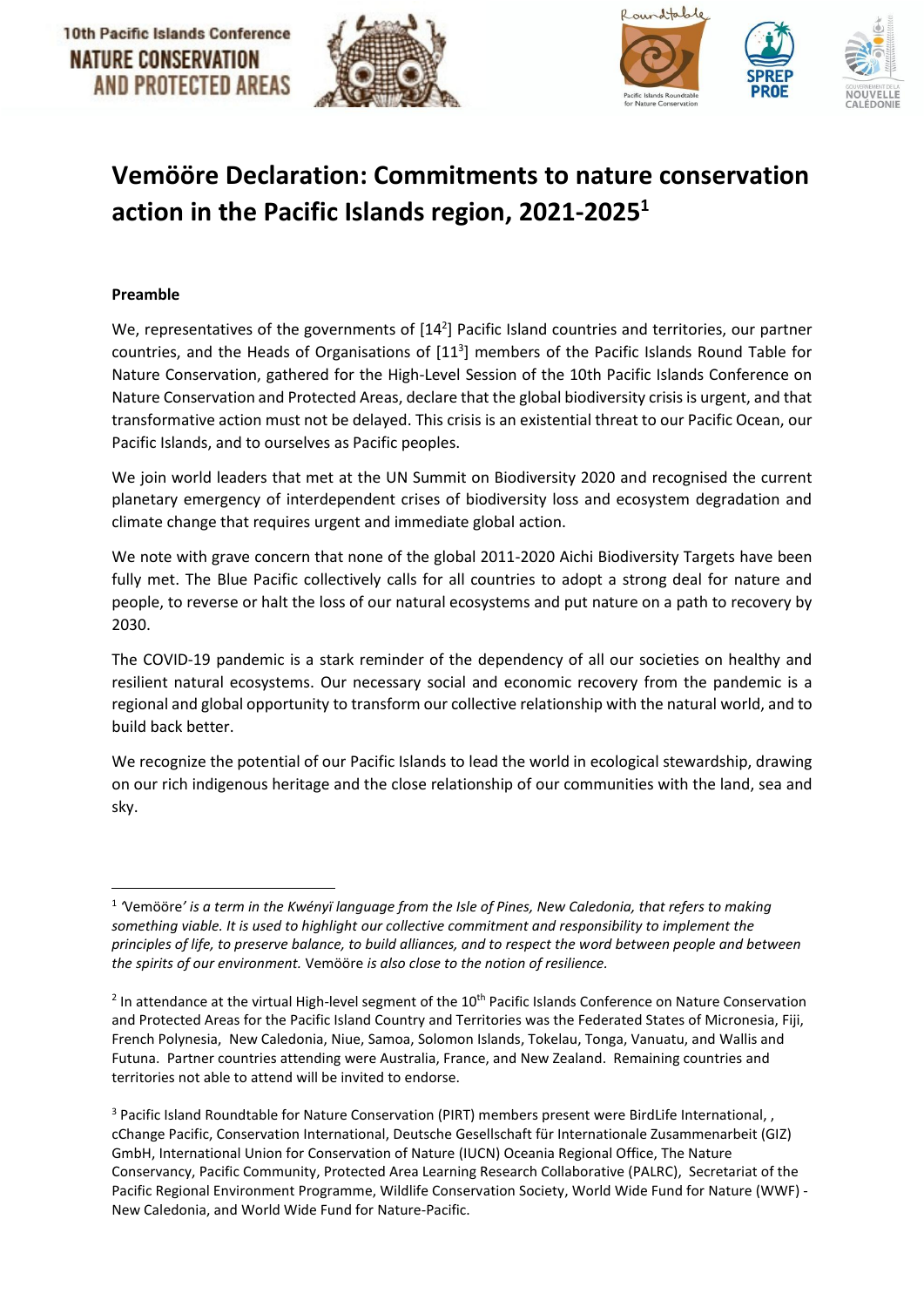## **10th Pacific Islands Conference** NATURE CONSERVATION AND PROTECTED AREAS







We welcome the [Leaders Pledge for Nature: United to Reverse Biodiversity Loss by 2030 for](https://www.leaderspledgefornature.org/)  [Sustainable Development](https://www.leaderspledgefornature.org/) and its ten commitments. We are committed to full and integrated implementation of the many existing international and regional efforts to address the biodiversity crisis, including the *Pacific Islands Framework for Nature Conservation and Protected Areas 2021- 2025, the Sustainable Development Goals, and the post-2020 Global Biodiversity Framework*. In this Declaration we recognise, endorse and commit to implementing 21 priority Action Tracks by 2025 to ensure the recovery and flourishing of both nature and people in the Blue Pacific.

#### **Our Ocean**

Our Pacific Ocean is the foundation of our cultures, livelihoods and identities: our source of life. As island peoples we understand that we have obligations towards our ancestral ocean which supports and sustains us, both within and beyond our national jurisdictions. The ocean is inseparable from Pacific peoples, cultures, economies and societies all of which are endangered by global and local threats including climate change, acidification, overfishing, plastics and other pollution, and unsustainable use and management of deep sea resources.

We reaffirm the regional ocean policy instruments already adopted by the Blue Pacific, and recommit to strengthened implementation of these. We likewise reaffirm the central role of our traditional, indigenous, and local knowledge in making wise decisions about our shared ocean.

We recognise, endorse and commit to implementing the following Action Tracks:

- 1. Expanding our networks of **marine protected areas** (MPAs), including locally managed marine areas, and other area-based effective conservation measures. We will ensure that our MPA networks are ecologically representative, sustainably and effectively managed and resourced, community-led, and socially equitable.
- 2. Maintaining and restoring **marine ecosystem integrity**, recognising the importance of threatened or significant ecosystems and habitats, such as coral reefs, mangroves and seagrass beds, to our environmental, economic, and cultural wellbeing. Underpinned by community led management approaches we commit to managing, reducing, and eventually eliminating locally derived threats to marine ecological health, connectivity, and functioning.
- 3. Safeguarding our **threatened and migratory species**, recognising that the decline or loss of key species will fundamentally and irrevocably alter our oceanic ecosystems, livelihoods and cultural heritage.
- 4. **Ending unsustainable fishing** in nearshore and pelagic waters, including the high seas. We commit to continued and urgent action on illegal, unreported, and unregulated fishing, which threatens marine ecosystems, livelihoods, human rights, and development opportunities in the Pacific.
- 5. **Preventing marine pollution** by eliminating sources of discharge within our region, transitioning to circular island economies, and advocating internationally for Pacific Rim polluters to improve consumption and waste practices. We reaffirm the Kainaki II Declaration for our Pacific commitment to work to protect our ocean from harmful plastics through our Pacific Regional Marine Litter Action Plan 2018-2025.
- 6. Entrenching a precautionary approach to any proposed **deep-sea and seabed mining**  activities. We acknowledge the imperative for responsible stewardship of deep-sea and seabed environments in our national jurisdictions and on the high seas.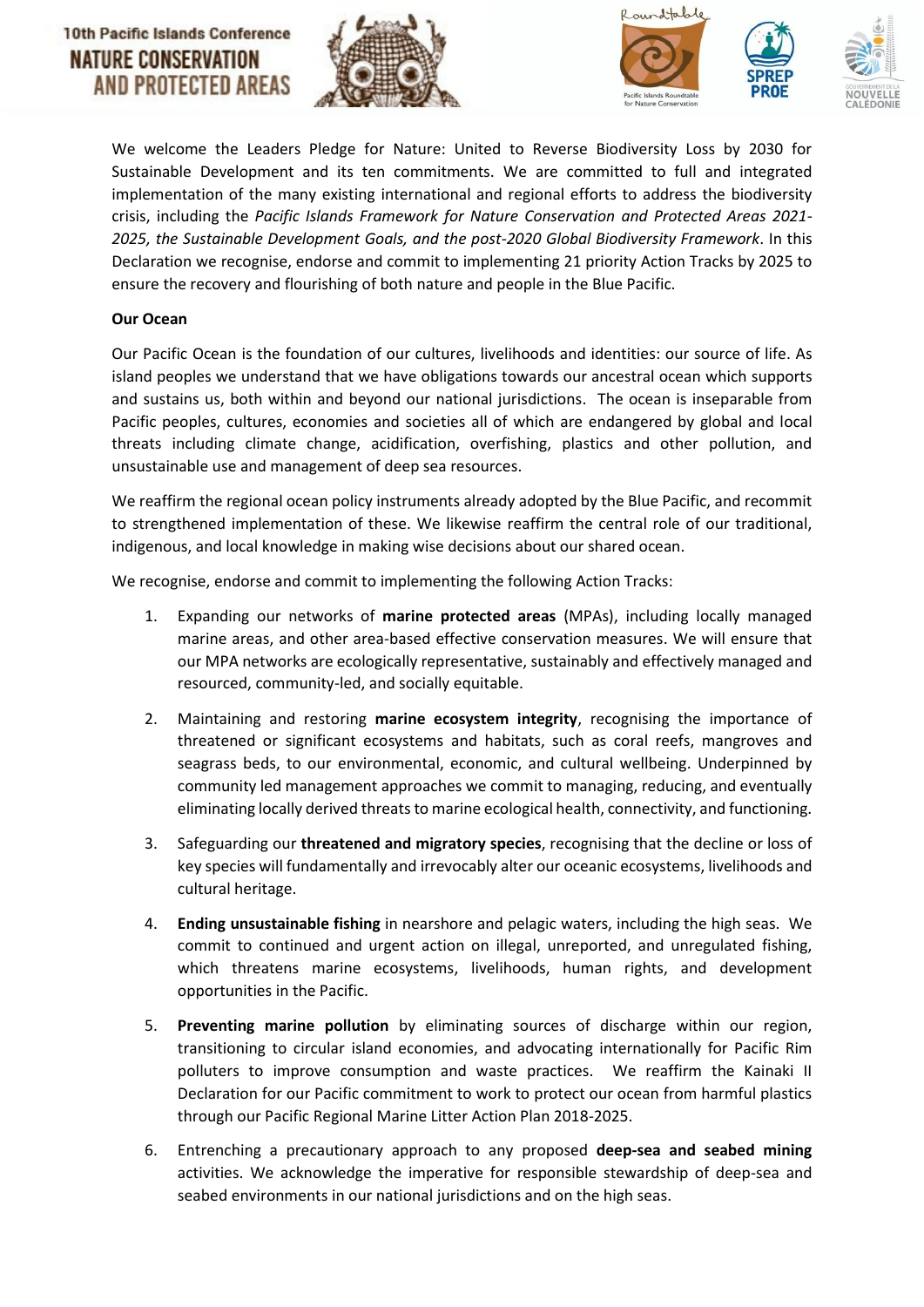





#### **Our Islands**

As Pacific peoples, our islands are our homes. Our forests, soils, and wetlands have supported our societies for millennia, and our cultures, stories, and identities are inseparable from our lands. Multiple global and local pressures now pose existential risks to our islands, our people, and our ecologies: these include climate change, invasive species, overexploitation of natural resources, pollution, wildfires, degradation and fragmentation of our ecosystems and pandemics.

The health of our islands is intimately intertwined with that of our ocean and our people. We must work with our communities and partners to address multiple threats, and achieve multiple benefits, by working towards whole-domain environmental management across land and sea.

We recognise, endorse and commit to implementing the following Action Tracks:

- 7. Strengthening our networks of **terrestrial protected areas**, including community-based areas utilising sustainable customary management practices. We note the importance of protected areas for our indigenous biodiversity, livelihoods, culture and resilience against climate threats.
- 8. Restoring **terrestrial ecosystem integrity** by reducing and managing threats to our native forests, watersheds and agroecological systems. Traditional, indigenous, and local knowledge plays a key role in actively managing our islands towards restoration of their abundance and ecological functioning.
- 9. Safeguarding our endemic, **threatened and migratory species**. We stress the need for wellresourced species recovery plans, especially for species of particular ecological, cultural or economic significance.
- 10. Implementing **nature-based solutions to sustain social-ecological systems** as a fundamental response to climate impacts, disaster risk management, water and food insecurity, and threats to human health.
- 11. **Battling invasive species** through biosecurity partnerships, sharing knowledge and information, and resourcing to increase management and eradication effectiveness.
- 12. **Preventing land and freshwater pollution** from industrial, agricultural, household and other sources on our islands, in partnership with communities and businesses.

#### **Our Connection with Nature**

Our connection to our Pacific environments is expressed in our identities, livelihoods, cultural practices, and traditional, indigenous and local knowledge. It is also reflected in our natural resourcebased economies, and we recognise the imperative that these resources are utilised sustainably in all our processes of economic development.

We reaffirm that our communities have the right to free, prior, and informed consent about all placebased nature conservation and economic development initiatives. Our communities also have rights to fair and equitable sharing of the monetary and other benefits of the utilisation of genetic resources.

We stress the central role of traditional knowledge holders, as well as elders, women, and youth, in decisions around environmental management.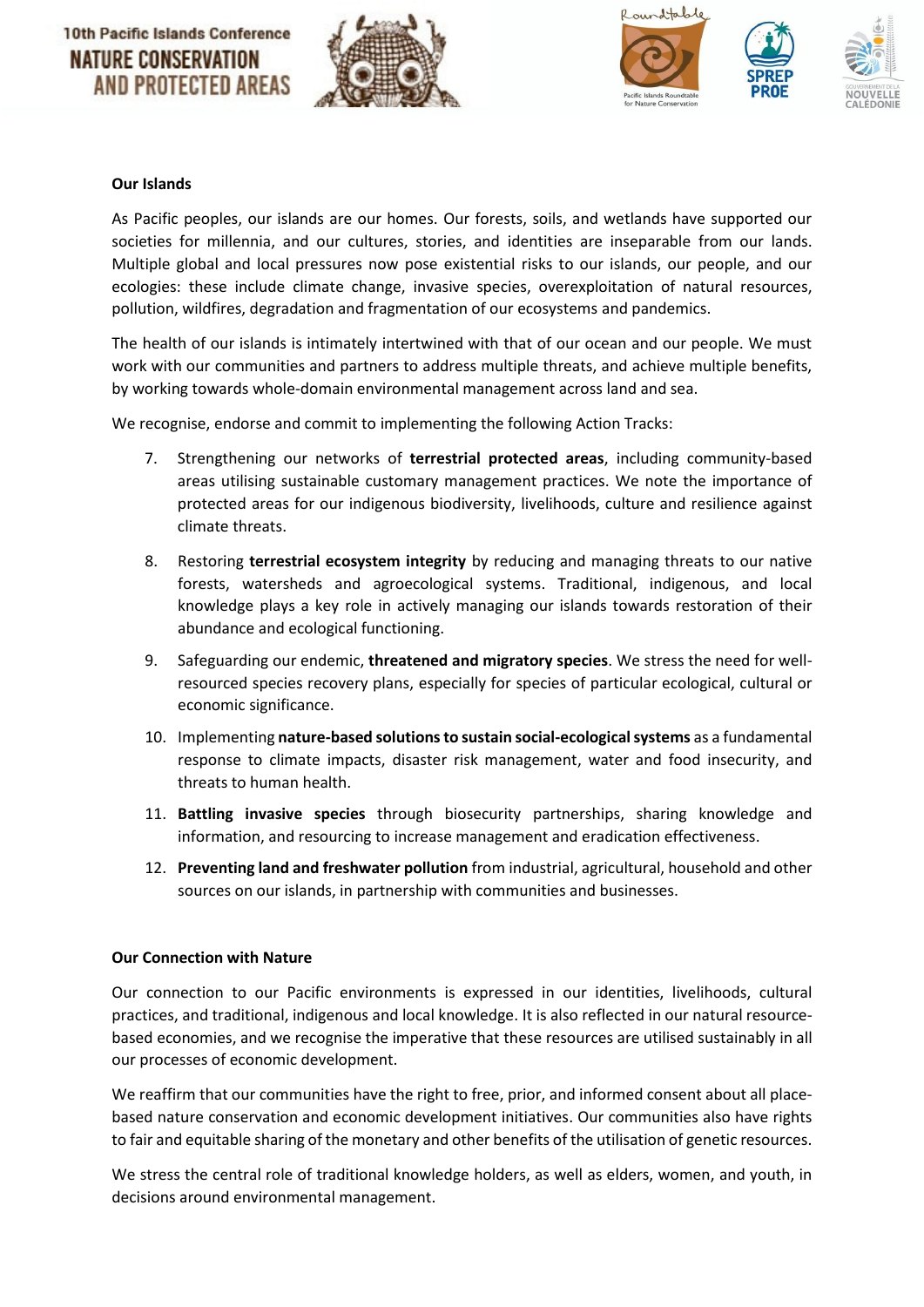





We recognise, endorse and commit to implementing the following Action Tracks:

- 13. **Putting our people at the heart of conservation** action by engaging community and civil society organisations, artists, traditional knowledge holders, elders (men and women) and young people, rural and urban, in the design, monitoring, and implementation of conservation initiatives.
- 14. Promoting **behaviour change for nature conservation**, based on Pacific values, connection to place, and our traditional, indigenous, and local knowledge. We commit to integrating heritage values and cultural expressions into conservation initiatives as effective means of transmission of knowledge and raising public awareness of contextual and restorative environmental practices
- 15. Prioritising **ecosystem-based approaches to climate change, pandemic and disaster response**. 'One Health' solutions which enhance human, animal, and ecological health are crucial for mitigating outbreaks of disease, and provide essential resilience against natural disasters and climate change risks.
- 16. Leading the world in our transition to **sustainable and resilient ocean economies** that honour our voyaging heritage and reflect the direct dependence of coastal communities on the sea. We commit to developing and implementing strong and effective national ocean policies, and to ensuring environmental and social best practice in our waters.
- 17. Fostering **sustainable and resilient island economies** that reflect our indigenous heritage and values, and further integrating these values and environmental considerations into our national economic planning processes and legal frameworks.
- 18. Ensuring that **environmentally and culturally sensitive tourism** is implemented throughout the Pacific.

## **Implementation**

Effective nature conservation for our Pacific Ocean, islands and people depends on effective implementation, and we seek effective and genuine partnerships to support leadership in our communities, governments, civil society and private sector. Committed and culturally grounded leadership is vital for tackling the ultimate and proximate drivers of the environmental crisis in the Pacific and globally.

We recognise, endorse and commit to implementing the following Action Tracks:

- 19. Increasing **science-based target-setting and monitoring**, ensuring informed decision-making in our policy, regulation and strategic planning processes.
- 20. Reinforcing **governance that works for nature conservation and people** that is transparent, equitable, and inclusive at community, national, and regional scales. We are committed to a Blue Pacific, regional response to our transboundary threats, and emphasise the global importance of strong environmental leadership that advocates for and from the Pacific.
- 21. Strengthening **financing of nature conservation** and nature-based solutions in the Pacific that are resilient in the face of global economic or political disruption.